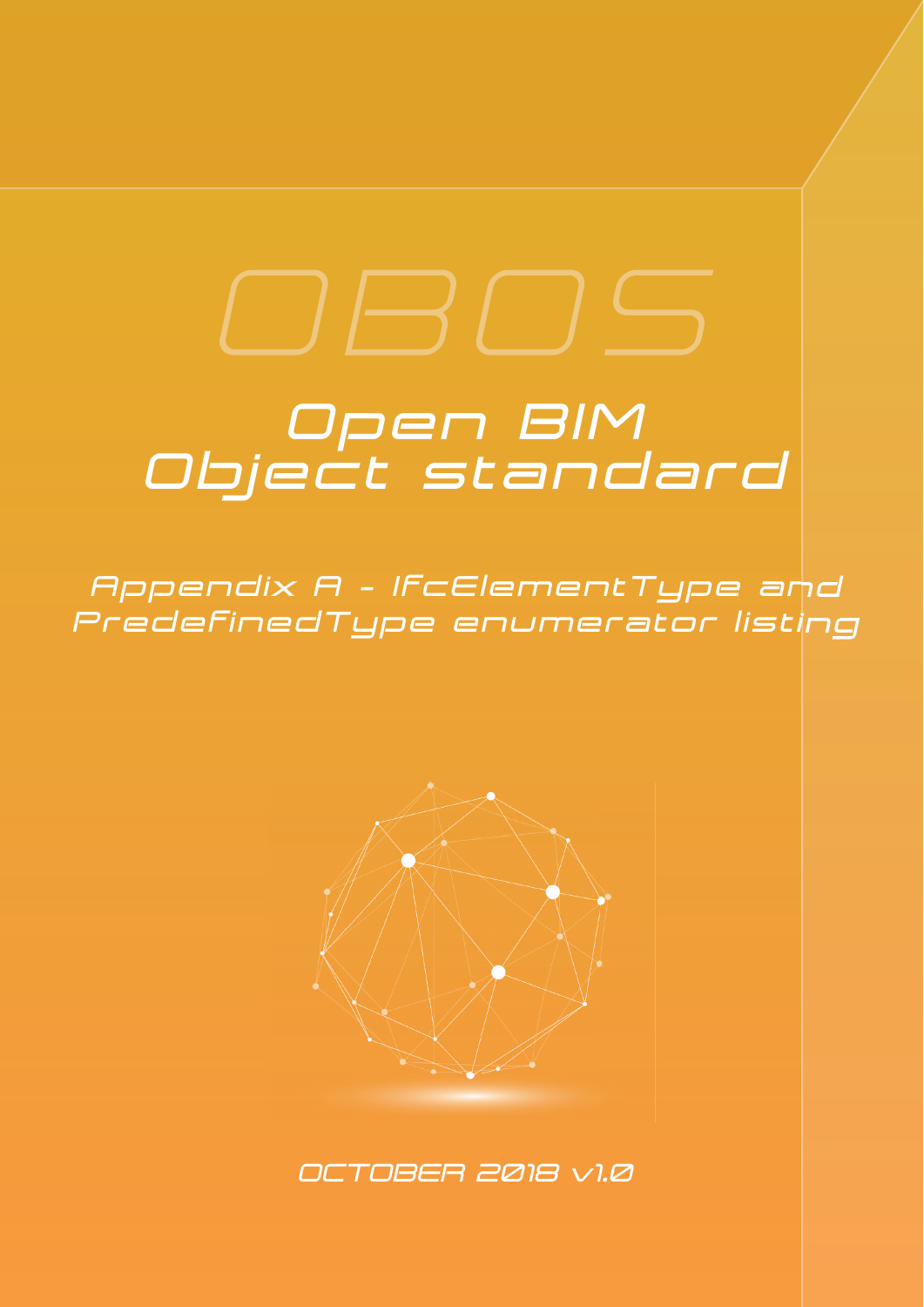#### **Appendix A - IfcElementType and Predefi nedType enumerator listing**

This appendix to the OBOS provides a list of the *IfcElementType*'s, and their associated *PredefinedType* list of enumerators, from the IFC4 (ADD 2) schema. The list below can be used to designate the BIM object in IFC, in accordance with clause 3.1.1 and clause 4.3.2 of the OBOS. The *IfcElementType*'s are listed in **bold** formatted text below, immediately followed by the available *Predefined Type* enumerators for that *IfcElement Type* in CAPITAL letters. The *IfcElementType* shall be used as the value for the '*IfcExportAs*' property and the *PredefinedType* shall be used for the '*IfcExportType*' property. For the example of a Steam Boiler, the value for the '*IfcExportAs*' property would be 'IfcBoiler' and the value for the '*IfcExportType*' property would be 'STEAM'.

#### **IfcActuator**

 ELECTRICACTUATOR HANDOPERATEDACTUATOR HYDRAULICACTUATOR PNEUMATICACTUATOR THERMOSTATICACTUATOR NOTDEFINED USERDEFINED

#### **IfcAirTerminalBox**

CONSTANTELOW VARIABLEFLOWPRESSUREDEPENDANT VARIABLEFLOWPRESSUREINDEPENDANT **NOTDEFINED** USERDEFINED

#### **IfcAirTerminal**

 DIFFUSER GRILLE LOUVRE REGISTER NOTDEFINED USERDEFINED

#### **IfcAirToAirHeatRecovery**

 FIXEDPLATECOUNTERFLOWEXCHANGER FIXEDPLATECROSSFLOWEXCHANGER FIXEDPLATEPARALLELFLOWEXCHANGER HEATPIPE ROTARYWHEEL RUNAROUNDCOILLOOP THERMOSIPHONCOILTYPEHEATEXCHANGERS THERMOSIPHONSEALEDTUBEHEATEXCHANGERS TWINTOWERENTHALPYRECOVERYLOOPS NOTDEFINED USERDEFINED

#### **IfcAlarm**

 BELL BREAKGLASSBUTTON LIGHT MANUALPULLBOX SIREN WHISTLE NOTDEFINED USERDEFINED

#### **IfcAudioVisualAppliance**

 AMPLIFIER CAMERA DISPLAY MICROPHONE PI AYFR PROJECTOR RECEIVER

 SPEAKER **SWITCHER**  TELEPHONE TUNER USERDEFINED, NOTDEFINED

#### **IfcBeam**

**BEAM** HOLLOWCORE JOIST LINTEL **SPANDREL**  T\_BEAM NOTDEFINED USERDEFINED

#### **IfcBoiler**

**STEAM**  WATER NOTDEFINED USERDEFINED

#### **IfcBuildingElementPart**

 INSULATION PRECASTPANEL **NOTDEFINED** USERDEFINED

#### **IfcBuildingElementProxy**

 PROVISIONFORSPACE PROVISIONFORVOID **NOTDEFINED** USERDEFINED

#### **IfcBuildingSystem**

**FENESTRATION**  FOUNDATION LOADBEARING OUTERSHELL SHADING TRANSPORT NOTDEFINED USERDEFINED

#### **IfcBurner**

 NOTDEFINED USERDEFINED

#### **IfcCableCarrierFitting**

 BEND CROSS REDUCER TEE **NOTDEFINED** USERDEFINED

#### **IfcCableCarrierSegment**

CABLELADDERSEGMENT CABLETRAYSEGMENT CABLETRUNKINGSEGMENT CONDUITSEGMENT **NOTDEFINED** USERDEFINED

#### **IfcCableFitting**

 CONNECTOR ENTRY EXIT **JUNCTION TRANSITION**  NOTDEFINED USERDEFINED

#### **IfcCableSegment**

 BUSBARSEGMENT CABLESEGMENT CONDUCTORSEGMENT CORESEGMENT NOTDEFINED USERDEFINED

#### **IfcChiller**

 AIRCOOLED **HEATRECOVERY** WATERCOOLED **NOTDEFINED** USERDEFINED

#### **IfcChimney**

 NOTDEFINED USERDEFINED

#### **IfcCoil**

**DXCOOLINGCOIL**  ELECTRICHEATINGCOIL GASHEATINGCOIL HYDRONICCOIL **STEAMHEATINGCOIL** WATERCOOLINGCOIL WATERHEATINGCOIL NOTDEFINED USERDEFINED

#### **IfcColumn**

 COLUMN PILASTER NOTDEFINED USERDEFINED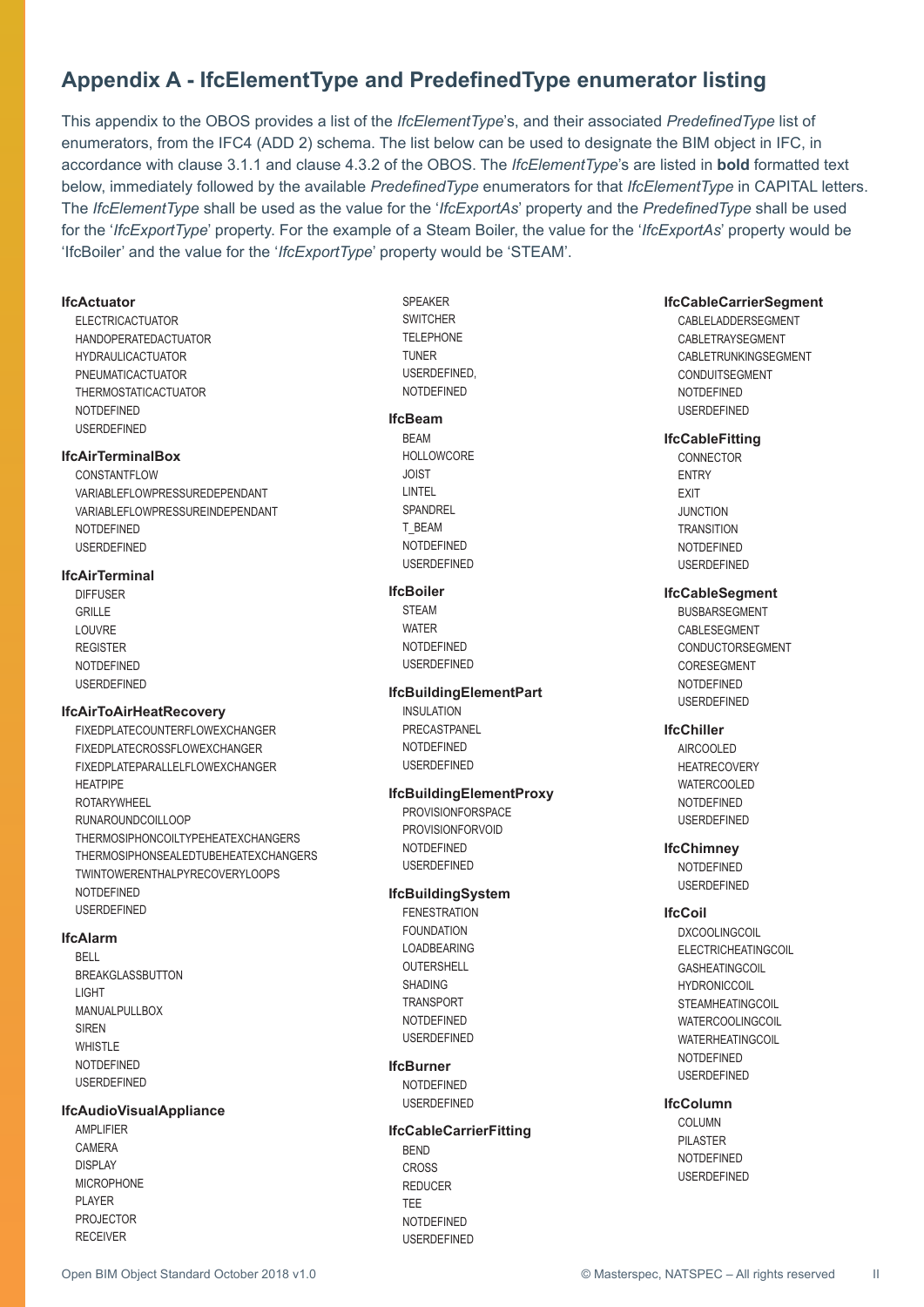#### **IfcCommunicationsAppliance**

 ANTENNA COMPUTER FAX GATEWAY MODEM NETWORKAPPLIANCE NETWORKBRIDGE NETWORKHUB PRINTER REPEATER ROUTER SCANNER NOTDEFINED USERDEFINED

#### **IfcCompressor**

 BOOSTER DYNAMIC HERMETIC **OPENTYPE**  RECIPROCATING ROLLINGPISTON **ROTARY**  ROTARYVANE SCROLL SEMIHERMETIC SINGLESCREW SINGLESTAGE **TROCHOIDAL TWINSCREW** WELDEDSHELLHERMETIC NOTDEFINED USERDEFINED

#### **IfcCondenser**

 AIRCOOLED EVAPORATIVECOOLED WATERCOOLED WATERCOOLEDBRAZEDPLATE WATERCOOLEDSHELLCOIL WATERCOOLEDSHELLTUBE WATERCOOLEDTUBEINTUBE NOTDEFINED USERDEFINED

#### **IfcController**

**FLOATING**  MULTIPOSITION PROGRAMMABLE PROPORTIONAL **TWOPOSITION**  NOTDEFINED USERDEFINED

#### **IfcCooledBeam**

 ACTIVE PASSIVE NOTDEFINED USERDEFINED

#### **IfcCoolingTower**

 MECHANICALFORCEDDRAFT MECHANICALINDUCEDDRAFT NATURALDRAFT NOTDEFINED USERDEFINED

#### **IfcCovering**

 CEILING CLADDING FLOORING INSULATION MEMBRANE MOLDING NOT DEFINED ROOFING SKIRTINGBOARD SLEEVING WRAPPING USERDEFINED

#### **IfcCurtainWall**

 NOTDEFINED USERDEFINED

#### **IfcDamper**

 BACKDRAFTDAMPER BALANCINGDAMPER BLASTDAMPER CONTROLDAMPER FIREDAMPER FIRESMOKEDAMPER FUMEHOODEXHAUST GRAVITYDAMPER GRAVITYRELIEFDAMPER RELIEFDAMPER SMOKEDAMPER NOTDEFINED USERDEFINED

#### **IfcDiscreteAccessory**

 ANCHORPLATE BRACKET SHOE NOTDEFINED USERDEFINED

#### **IfcDistributionChamberElement**

**FORMEDDUCT**  INSPECTIONCHAMBER INSPECTIONPIT MANHOL F METERCHAMBER **SUMP TRENCH**  VALVECHAMBER NOTDEFINED USERDEFINED

#### **IfcDistributionPort**

 CABLE CABLECARRIER DUCT PIPE NOTDEFINED USERDEFINED

#### **IfcDistributionSystem**

 AIRCONDITIONING AUDIOVISUAL CHEMICAL CHILLEDWATER **COMMUNICATION**  COMPRESSEDAIR CONDENSERWATER  CONTROL CONVEYING **DATA**  DISPOSAL DOMESTICCOLDWATER DOMESTICHOTWATER DRAINAGE EARTHING **ELECTRICAL**  ELECTROACOUSTIC EXHAUST FIREPROTECTION FUEL GAS HAZARDOUS HEATING **LIGHTING**  LIGHTNINGPROTECTION MUNICIPALSOLIDWASTE  $\cap$ **OPERATIONAL**  POWERGENERATION RAINWATER **REFRIGERATION SECURITY**  SEWAGE **SIGNAL STORMWATER**  TELEPHONE TV **VACUUM**  VENT VENTILATION WASTEWATER WATERSUPPLY NOTDEFINED USERDEFINED

#### **IfcDoor**

 DOOR **GATE**  TRAPDOOR NOTDEFINED

#### **IfcDuctFitting**

**BEND**  CONNECTOR ENTRY EXIT **JUNTION OBSTRUCTION TRANSITION**  NOTDEFINED USERDEFINED

#### **IfcDuctSegment**

 FLEXIBLESEGMENT RIGIDSEGMENT NOTDEFINED USERDEFINED

#### **IfcDuctSilencer**

**FI ATOVAL**  RECTANGULAR ROUND NOTDEFINED USERDEFINED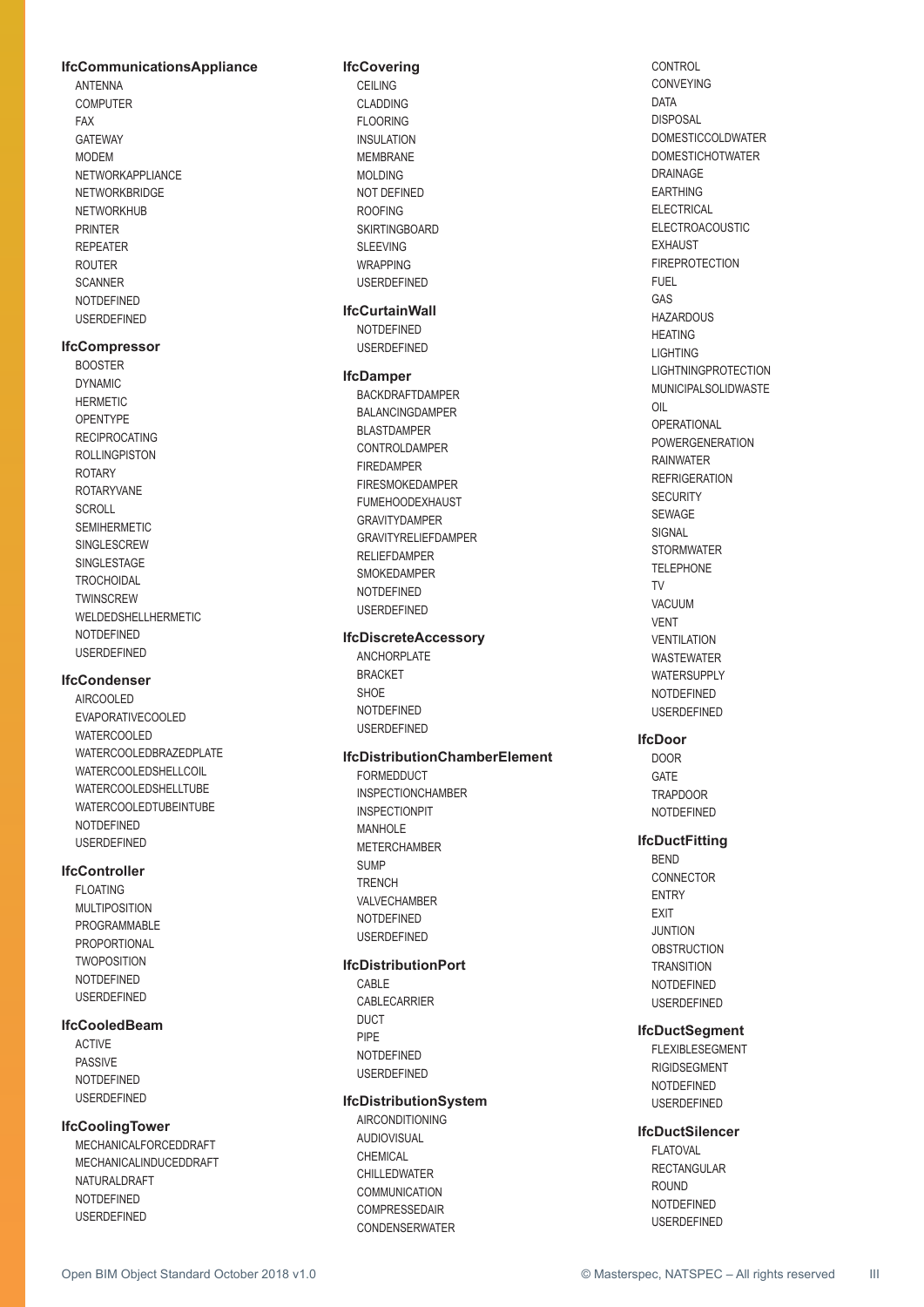#### **IfcElectricAppliance**

 DISHWASHER ELECTRICCOOKER FREESTANDINGELECTRICHEATER FREESTANDINGFAN FREESTANDINGWATERCOOLER FREESTANDINGWATERHEATER FREEZER FRIDGE\_FREEZER HANDDRYER KITCHENMACHINE MICROWAVE PHOTOCOPIER REFRIGERATOR TUMBLEDRYER VENDINGMACHINE WASHINGMACHINE NOTDEFINED USERDEFINED

#### **IfcElectricDistributionBoard**

 CONSUMERUNIT DISTRIBUTIONBOARD MOTORCONTROLCENTRE **SWITCHBOARD**  NOTDEFINED USERDEFINED

#### **IfcElectricFlowStorageDevice**

**BATTERY**  CAPACITORBANK HARMONICFILTER INDUCTORBANK UPS NOTDEFINED USERDEFINED

#### **IfcElectricGenerator**

 CHP ENGINEGENERATOR STANDALONE NOTDEFINED USERDEFINED

#### **IfcElectricMotor**

 $D^{\circ}$  INDUCTION POLYPHASE RELUCTANCESYNCHRONOUS **SYNCHRONOUS**  NOTDEFINED USERDEFINED

#### **IfcElectricTimeControl**

 RELAY TIMECLOCK TIMEDELAY NOTDEFINED USERDEFINED

#### **IfcEngine**

 EXTERNALCOMBUSTION INTERNALCOMBUSTION NOTDEFINED USERDEFINED

#### **IfcEvaporativeCooler**

DIRECTEVAPORATIVEAIRWASHER

 DIRECTEVAPORATIVEPACKAGEDROTARYAIRCOOLER DIRECTEVAPORATIVERANDOMMEDIAAIRCOOLER DIRECTEVAPORATIVERIGIDMEDIAAIRCOOLER DIRECTEVAPORATIVESLINGERSPACKAGEDAIRCOOLER INDIRECTDIRECTCOMBINATION INDIRECTEVAPORATIVECOOLINGTOWERORCOILCOOLER INDIRECTEVAPORATIVEPACKAGEAIRCOOLER INDIRECTEVAPORATIVEWETCOIL NOTDEFINED USERDEFINED

#### **IfcEvaporator**

 DIRECTEXPANSION DIRECTEXPANSIONBRAZEDPLATE DIRECTEXPANSIONSHELLANDTUBE DIRECTEXPANSIONTUBEINTUBE FLOODEDSHELLANDTUBE SHELLANDCOIL **NOTDEFINED** USERDEFINED

#### **IfcFan**

 CENTRIFUGALAIRFOIL CENTRIFUGALBACKWARDINCLINEDCURVED CENTRIFUGALFORWARDCURVED CENTRIFUGALRADIAL PROPELLORAXIAL TUBEAXIAL VANEAXIAL NOTDEFINED USERDEFINED

#### **IfcFastener**

 GLUE MORTAR WELD **NOTDEFINED** USERDEFINED

#### **IfcFilter**

 AIRPARTICLEFILTER COMPRESSEDAIRFILTER ODORFILTER OILFILTER STRAINER WATERFILTER NOTDEFINED USERDEFINED

#### **IfcFireSuppressionTerminal**

 BREECHINGINLET FIREHYDRANT HOSEREEL SPRINKLER SPRINKLERDEFLECTOR NOTDEFINED USERDEFINED

#### **IfcFlowInstrument**

 AMMETER FREQUENCYMETER PHASEANGLEMETER POWERFACTORMETER PRESSUREGAUGE THERMOMETER VOLTMETER\_PEAK VOLTMETER\_RMS NOTDEFINED

USERDEFINED

#### **IfcFlowMeter**

 ENERGYMETER GASMETER **OILMETER**  WATERMETER NOTDEFINED USERDEFINED

#### **IfcFooting**

 CAISSON\_FOUNDATION FOOTING\_BEAM PAD\_FOOTING PILE\_CAP STRIP\_FOOTING **NOTDEFINED** USERDEFINED

#### **IfcFurniture**

 BED CHAIR DESK FILECABINET SHELF SOFA TABLE **NOTDEFINED** USERDEFINED

#### **IfcGeographicElement**

 TERRAIN **NOTDEFINED** USERDEFINED

#### **IfcHeatExchanger**

 PLATE SHELL AND TURE NOTDEFINED USERDEFINED

#### **IfcHumidifier**

 ADIABATICAIRWASHER ADIABATICATOMIZING ADIABATICCOMPRESSEDAIRNOZZLE ADIABATICPAN ADIABATICRIGIDMEDIA ADIABATICULTRASONIC ADIABATICWETTEDELEMENT **ASSISTEDBUTANE**  ASSISTEDELECTRIC ASSISTEDNATURALGAS ASSISTEDPROPANE **ASSISTEDSTEAM STEAMINJECTION**  NOTDEFINED USERDEFINED

#### **IfcInterceptor**

 CYCLONIC GREASE OIL PETROL **NOTDEFINED** USERDEFINED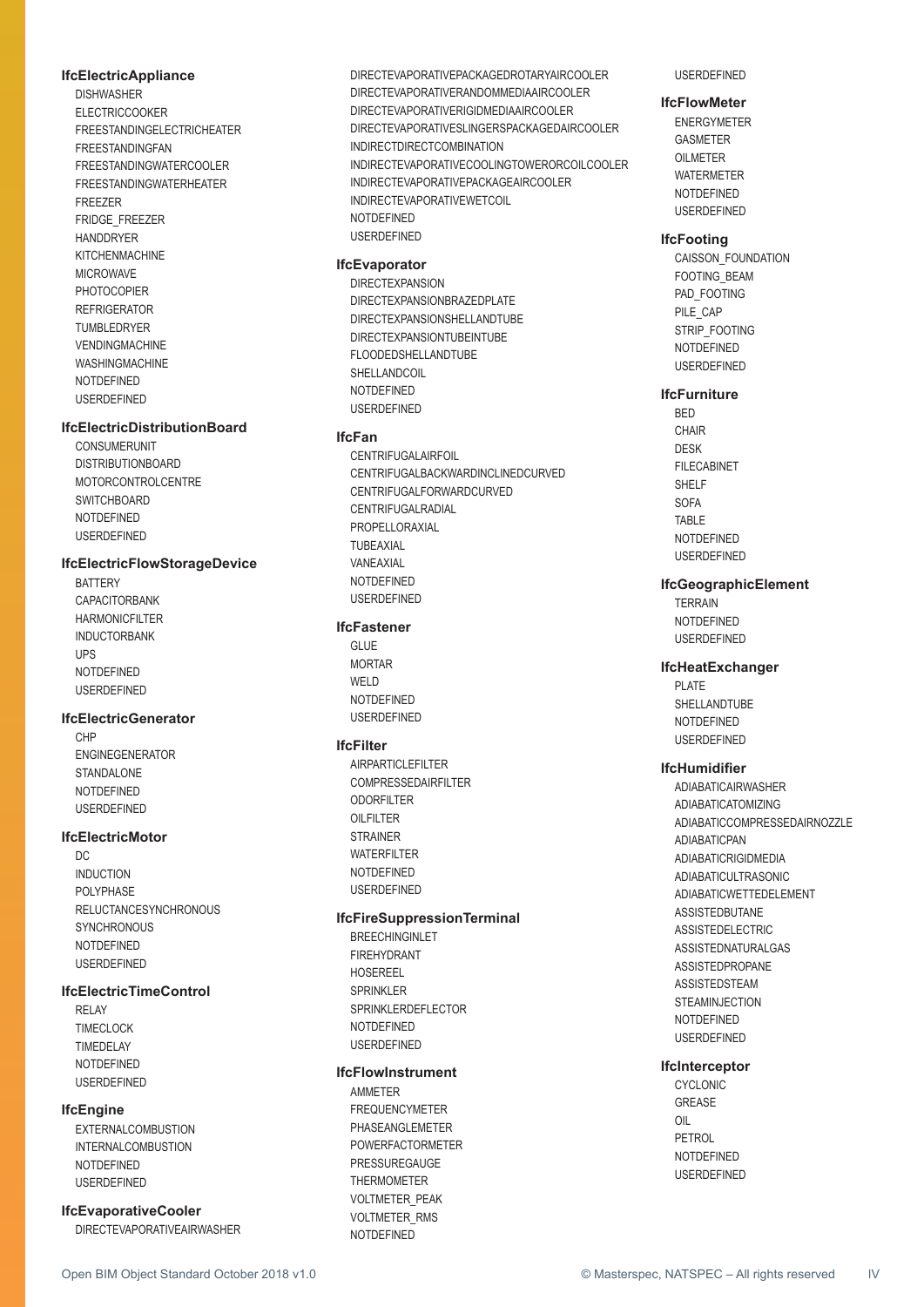#### **IfcJunctionBox**

**DATA**  POWER NOTDEFINED USERDEFINED

#### **IfcLamp**

 COMPACTFLUORESCENT FLUORESCENT HALOGEN HIGHPRESSUREMERCURY HIGHPRESSURESODIUM LED MFTAI HAI IDF METALHALIDE  $\cap$  ED TUNGSTENFILAMENT NOTDEFINED USERDEFINED

#### **IfcLightFixture**

 DIRECTIONSOURCE POINTSOURCE SECURITYLIGHTING NOTDEFINED USERDEFINED

#### **IfcMechanicalFastener**

 ANCHORBOLT BOLT DOWEL NAIL NAILPLATE RIVET **SCREW**  SHEARCONNECTOR STAPI<sub>F</sub> STUDSHEARCONNECTOR NOTDEFINED USERDEFINED

#### **IfcMedicalDevice**

 AIRSTATION FEEDAIRUNIT OXYGENGENERATOR OXYGENPLANT VACUUMSTATION NOTDEFINED USERDEFINED

#### **IfcMember**

**BRACE** CHORD COLLAR **MEMBER**  MULLION PLATE POST PURLIN RAFTER **STRINGER STRUT STUD**  NOTDEFINED USERDEFINED

#### **IfcMotorConnection**

 BELTDRIVE COUPLING DIRECTDRIVE NOTDEFINED USERDEFINED

#### **IfcOutlet**

 AUDIOVISUALOUTLET COMMUNICATIONSOUTLET DATAOUTLET POWEROUTLET TELEPHONEOUTLET NOTDEFINED USERDEFINED

#### **IfcPile**

 BORED **COHESION**  DRIVEN FRICTION **JETGROUTING**  SUPPORT NOTDEFINED USERDEFINED

#### **IfcPipeFitting**

 BEND CONNECTOR ENTRY EXIT JUNCTION **OBSTRUCTION**  TRANSITION **NOTDEFINED** USERDEFINED

#### **IfcPipeSegment**

CULVERT FLEXIBLESEGMENT GUTTER RIGIDSEGMENT SPOOL NOTDEFINED USERDEFINED

#### **IfcPlate**

 CURTAIN\_PANEL SHEET NOTDEFINED USERDEFINED

#### **IfcProtectiveDeviceTrippingUnit**

 ELECTROMAGNETIC ELECTRONIC RESIDUALCURRENT THERMAL NOTDEFINED USERDEFINED

#### **IfcProtectiveDevice**

CIRCUITBREAKER EARTHLEAKAGECIRCUITBREAKER EARTHINGSWITCH FUSEDISCONNECTOR RESIDUALCURRENTCIRCUITBREAKER RESIDUALCURRENTSWITCH VARISTOR

**NOTDEFINED** USERDEFINED

#### **IfcPump**

**CIRCULATOR ENDSUCTION SPLITCASE**  SUBMERSIBLEPUMP SUMPPUMP VERTICALINLINE VERTICALTURBINE NOTDEFINED USERDEFINED

#### **IfcRailing**

 BALUSTRADE **GUARDRAIL**  HANDRAIL NOTDEFINED USERDEFINED

#### **IfcRampFlight**

 SPIRAL STRAIGHT NOTDEFINED USERDEFINED

#### **IfcRamp**

HALF\_TURN\_RAMP QUARTER\_TURN\_RAMP SPIRAL\_RAMP STRAIGHT\_RUN\_RAMP TWO\_QUARTER\_TURN\_RAMP TWO\_STRAIGHT\_RUN\_RAMP NOTDEFINED USERDEFINED

#### **IfcReinforcingBar**

 ANCHORING EDGE LIGATURE MAIN PI AIN PUNCHING RING SHEAR STUD **TEXTURED**  NOTDEFINED USERDEFINED

#### **IfcReinforcingElement**

 BAR MESH PUNSHINGSHEARREINFORCEMENT **TENDON TENDONANCHOR**  TENDONSHEATH NOTDEFINED USERDEFINED

#### **IfcReinforcingMesh**

 NOTDEFINED USERDEFINED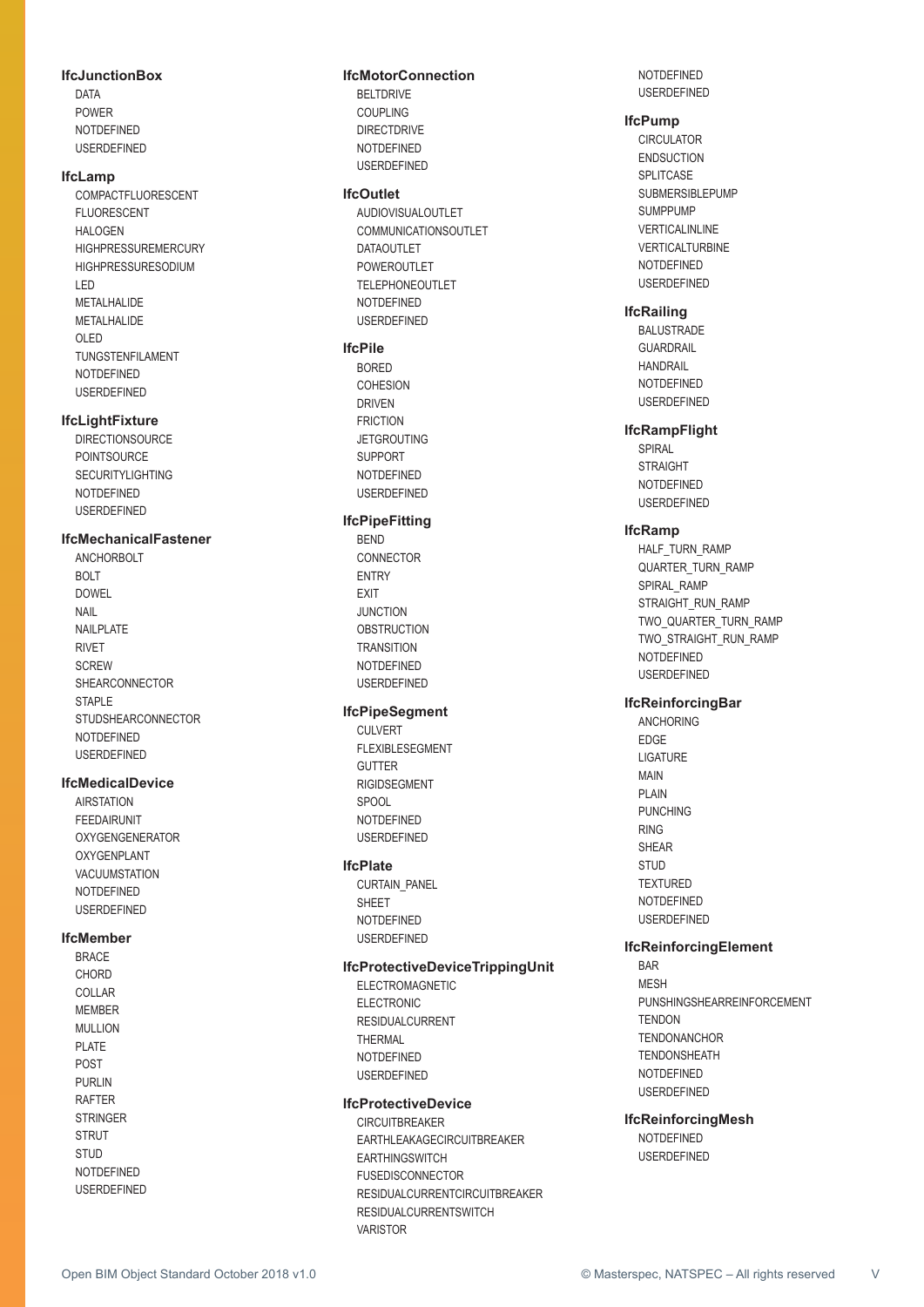#### **IfcRoof**

 BARREL\_ROOF BUTTERFLY\_ROOF DOME\_ROOF FLAT\_ROOF FREEFORM GABLE\_ROOF GAMBREL\_ROOF HIP\_ROOF HIPPED\_GABLE\_ROOF MANSARD\_ROOF PAVILION\_ROOF RAINBOW\_ROOF SHED\_ROOF NOTDEFINED USERDEFINED

#### **IfcSanitaryTerminal**

 BATH **BIDET**  CISTERN SANITARYFOUNTAIN SHOWER SINK TOILETPAN URINAL WASHHANDBASIN NOTDEFINED USERDEFINED

#### **IfcSensor**

 CO2SENSOR CONDUCTANCESENSOR **CONTACTSENSOR**  COSENSOR FIRESENSOR **FLOWSENSOR**  FROSTSENSOR **GASSENSOR HEATSENSOR**  HUMIDITYSENSOR IDENTIFIERSENSOR IONCONCENTRATIONSENSOR LEVELSENSOR LIGHTSENSOR MOISTURESENSOR MOVEMENTSENSOR PHSENSOR PRESSURESENSOR RADIATIONSENSOR RADIOACTIVITYSENSOR SMOKESENSOR SOUNDSENSOR TEMPERATURESENSOR WINDSENSOR NOTDEFINED USERDEFINED

#### **IfcShadingDevice**

**AWNING**  JALOUSIE SHUTTER NOTDEFINED USERDEFINED

#### **IfcSlab**

BASESLAB

FLOOR LANDING ROOF NOTDEFINED USERDEFINED

#### **IfcSolarDevice**

 SOLARCOLLECTOR SOLARPANEL NOTDEFINED USERDEFINED

#### **IfcSpaceHeater**

**CONVECTOR**  RADIATOR NOTDEFINED USERDEFINED

#### **IfcSpace**

**EXTERNAL GFA**  INTERNAL PARKING SPACE NOTDEFINED USERDEFINED

#### **IfcSpatialZone**

**CONSTRUCTION**  FIRESAFETY LIGHTING **OCCUPANCY SECURITY**  THERMAL **TRANSPORT**  VENTILATION NOTDEFINED USERDEFINED

#### **IfcStackTerminal**

 BIRDCAGE **COWL**  RAINWATERHOPPER NOTDEFINED USERDEFINED

#### **IfcStairFlight**

 CURVED FREEFORM SPIRAL **STRAIGHT WINDER NOTDEFINED** USERDEFINED

#### **IfcStair**

 CURVED\_RUN\_STAIR DOUBLE\_RETURN\_STAIR HALF\_TURN\_STAIR HALF\_WINDING\_STAIR QUARTER\_TURN\_STAIR QUARTER\_WINDING\_STAIR SPIRAL\_STAIR STRAIGHT\_RUN\_STAIR THREE\_QUARTER\_TURN\_STAIR THREE\_QUARTER\_WINDING\_STAIR TWO\_CURVED\_RUN\_STAIR TWO\_QUARTER\_TURN\_STAIR TWO\_QUARTER\_WINDING\_STAIR

 TWO\_STRAIGHT\_RUN\_STAIR NOTDEFINED USERDEFINED

#### **IfcSwitchingDevice**

 CONTACTOR **DIMMERSWITCH**  EMERGENCYSTOP KEYPAD **MOMENTARYSWITCH** SELECTORSWITCH STARTER **SWITCHDISCONNECTOR TOGGLESWITCH**  NOTDEFINED USERDEFINED

#### **IfcSystemFurnitureElement**

 PANEL WORKSURFACE NOTDEFINED USERDEFINED

#### **IfcTank**

 BASIN BREAKPRESSURE EXPANSION **FFEDANDEXPANSION PRESSUREVESSEL STORAGE**  VESSEL NOTDEFINED USERDEFINED

#### **IfcTendonAnchor**

 COUPLER FIXED\_END TENSIONING\_END NOTDEFINED USERDEFINED

#### **IfcTendon**

**BAR**  COATED **STRAND**  WIRE NOTDEFINED USERDEFINED

#### **IfcTransformer**

**CURRENT**  FREQUENCY INVERTER RECTIFIER VOLTAGE NOTDEFINED USERDEFINED

#### **IfcTransportElement**

 CRANEWAY ELEVATOR ESCALATOR LIFTINGGEAR MOVINGWALKWAY NOTDEFINED USERDEFINED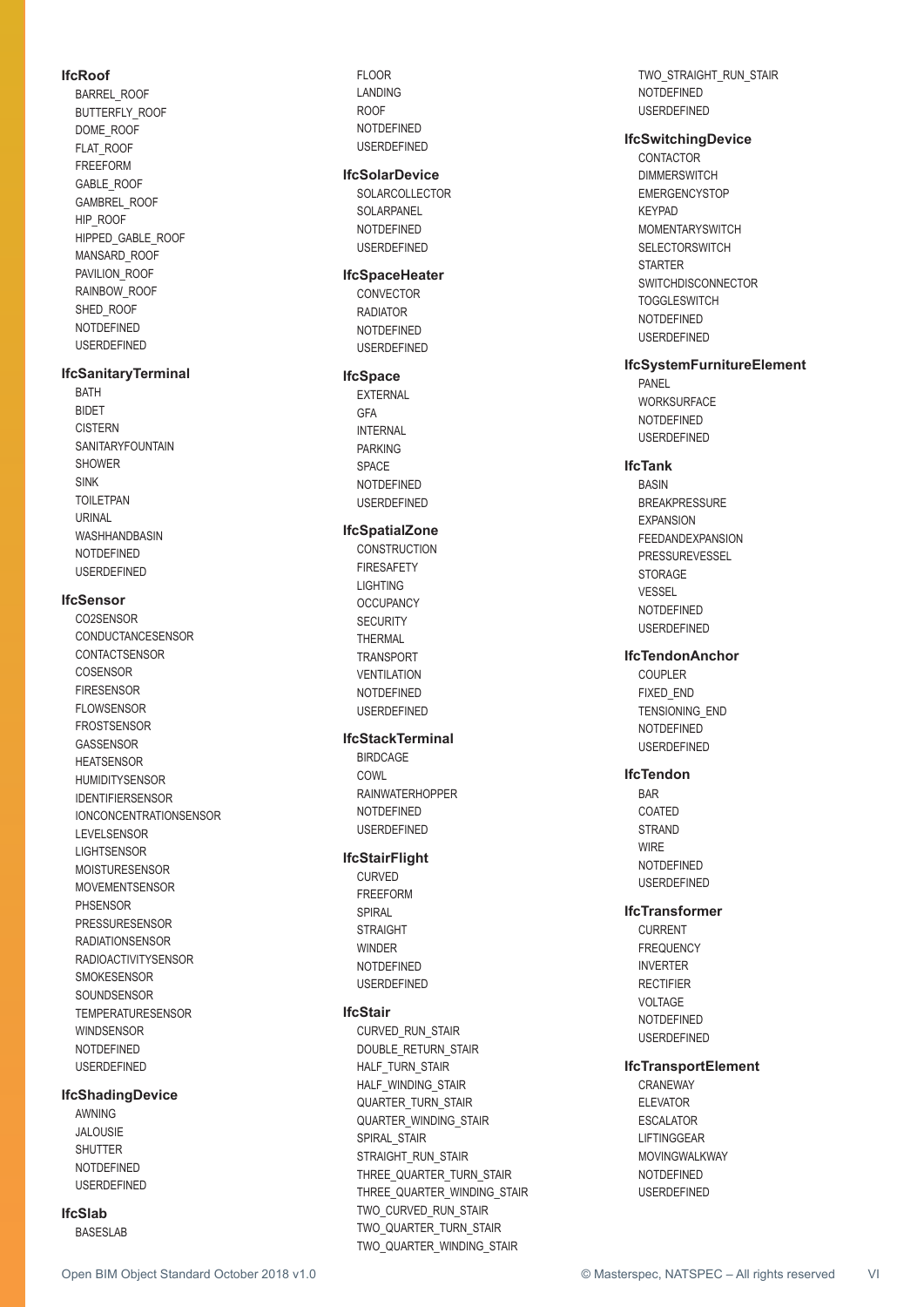#### **IfcTubeBundle**

 FINNED NOTDEFINED USERDEFINED

#### **IfcUnitaryControlElement**

 ALARMPANEL CONTROLPANEL GASDETECTIONPANEL HUMIDISTAT INDICATORPANEL MIMICPANEL THERMOSTAT WEATHERSTATION NOTDEFINED USERDEFINED

#### **IfcUnitaryEquipment**

 AIRCONDITIONINGUNIT AIRHANDI FR DEHUMIDIFIER ROOFTOPUNIT **SPLITSYSTEM**  NOTDEFINED USERDEFINED

#### **IfcValve**

 AIRRELEASE ANTIVACUUM CHANGEOVER CHECK COMMISSIONING DIVERTING DOUBLECHECK DOUBLEREGULATING DRAWOFFCOCK FAUCET FLUSHING GASCOCK GASTAP ISOLATING MIXING PRESSUREREDUCING PRESSURERELIEF REGULATING **SAFETYCUTOFF STEAMTRAP STOPCOCK**  NOTDEFINED USERDEFINED

#### **IfcVibrationIsolator**

 COMPRESSION SPRING NOTDEFINED USERDEFINED

#### **IfcWall**

MOVABLE PARAPET PARTITIONING PLUMBINGWALL POLYGONAL SHEAR SOLIDWALL NOTDEFINED USERDEFINED

#### **IfcWasteTerminal**

FLOORTRAP FLOORWASTE GULLYSUMP GULLYTRAP ROOFDRAIN WASTEDISPOSALUNIT WASTETRAP NOTDEFINED USERDEFINED

#### **IfcWindow**

 LIGHTDOME SKYLIGHT WINDOW NOTDEFINED USERDEFINED